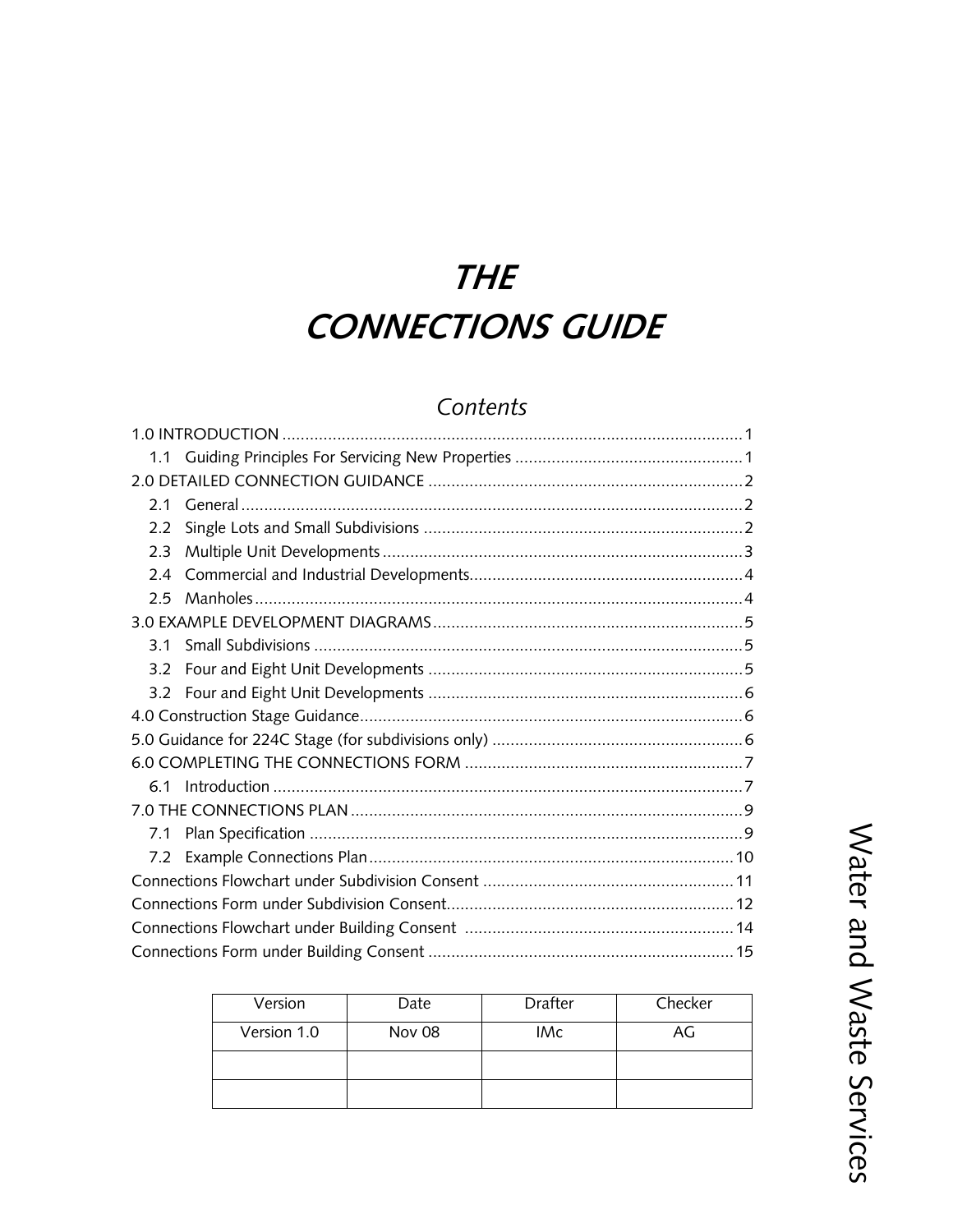This page is intentionally blank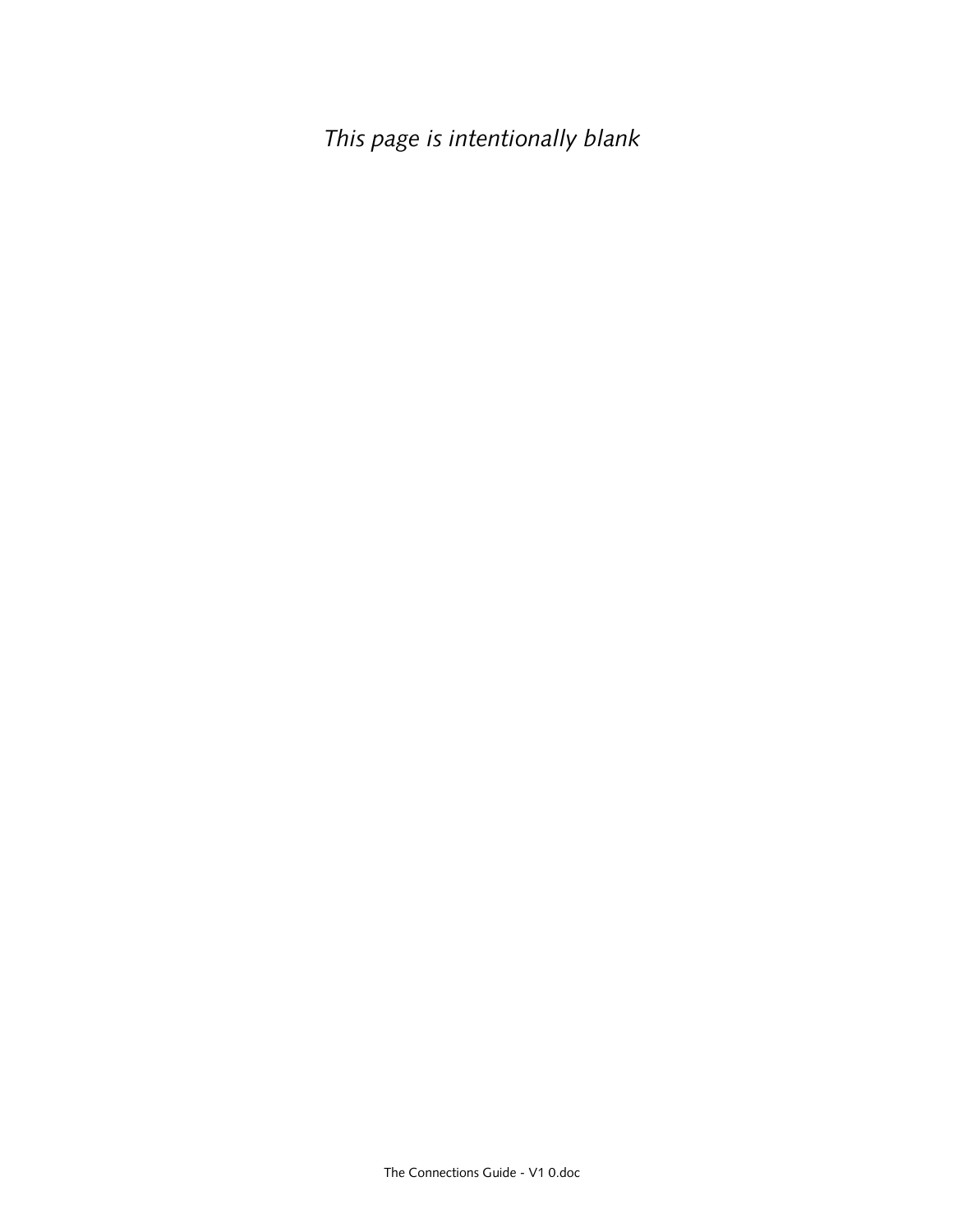# THE CONNECTIONS GUIDE: Information on connecting to Hamilton City Council's water, stormwater, and wastewater networks.

# 1.0 INTRODUCTION

This guide is intended to apply to small and medium sized developments and if applied correctly the information submitted will streamline processing of the following planning steps:

- Development proposals (application for Resource Consent) that comply with the Council's requirements for connection to water supply, stormwater, and wastewater networks.
- Engineering Design Approval and in particular the water services connection plans needed to complete this resource consent requirement. Note: Whenever possible, Resource Consent applications should include full services information to allow WWS engineering design approval to be given at the same time as the Resource Consent.
- Service Connection Application form(s) to initiate provision of water services connections to the development.

#### Please note; professional planning, surveying, and engineering assistance should be sought to assist development and connections application processes.

#### Abbreviations:

- WWS Water & Waste Services Unit, Council's team responsible for management of water services in the city located on the  $6<sup>th</sup>$  floor of the Civic Centre.
- WS Water Supply
- WW Wastewater
- SW Stormwater

### 1.1 Guiding Principles For Servicing New Properties

The following points summarise the Council's general requirements for connections to its network and applications that follow this guidance will usually be processed in a streamlined fashion.

- Each lot shall have a Council-maintained connection for WS and WW to its boundary, and an approved means of managing SW.
- Each development (lot) will only have one connection for each service at the boundary. Note: Unit Title developments are considered as one lot.
- Connections enter the lot from the road frontage. Where a lot does not have a road frontage, pipes shall be located within that lot's legal access (right of way or access lot).
- SW and WW services need to be laid at a depth that serves the whole lot; sufficient design detail shall be provided to demonstrate this level of service.
- No private WS, SW or WW pipes shall cross lot boundaries. Council will own and maintain connections to each lot boundary.
- Where pipes must pass through one lot to serve an adjoining one, pipes shall be located so as to be parallel to the boundary and within a corridor 0.5-1.0 metres from the lot boundary. (To reduce conflict with potential building sites.)
- If Council WW or SW pipes pass through a lot then, preferably new buildings should be located at least 5.0 metres clear of the pipe alignment and are not permitted to be located over connections to pipes, or manholes.
- Plans submitted for Engineering Design Approval shall show depth to invert, pipe size and distances to boundaries. Note: Where Council records are not available, applicants must determine the details of existing connections.
- Pipe locations should attempt to facilitate future subdivision.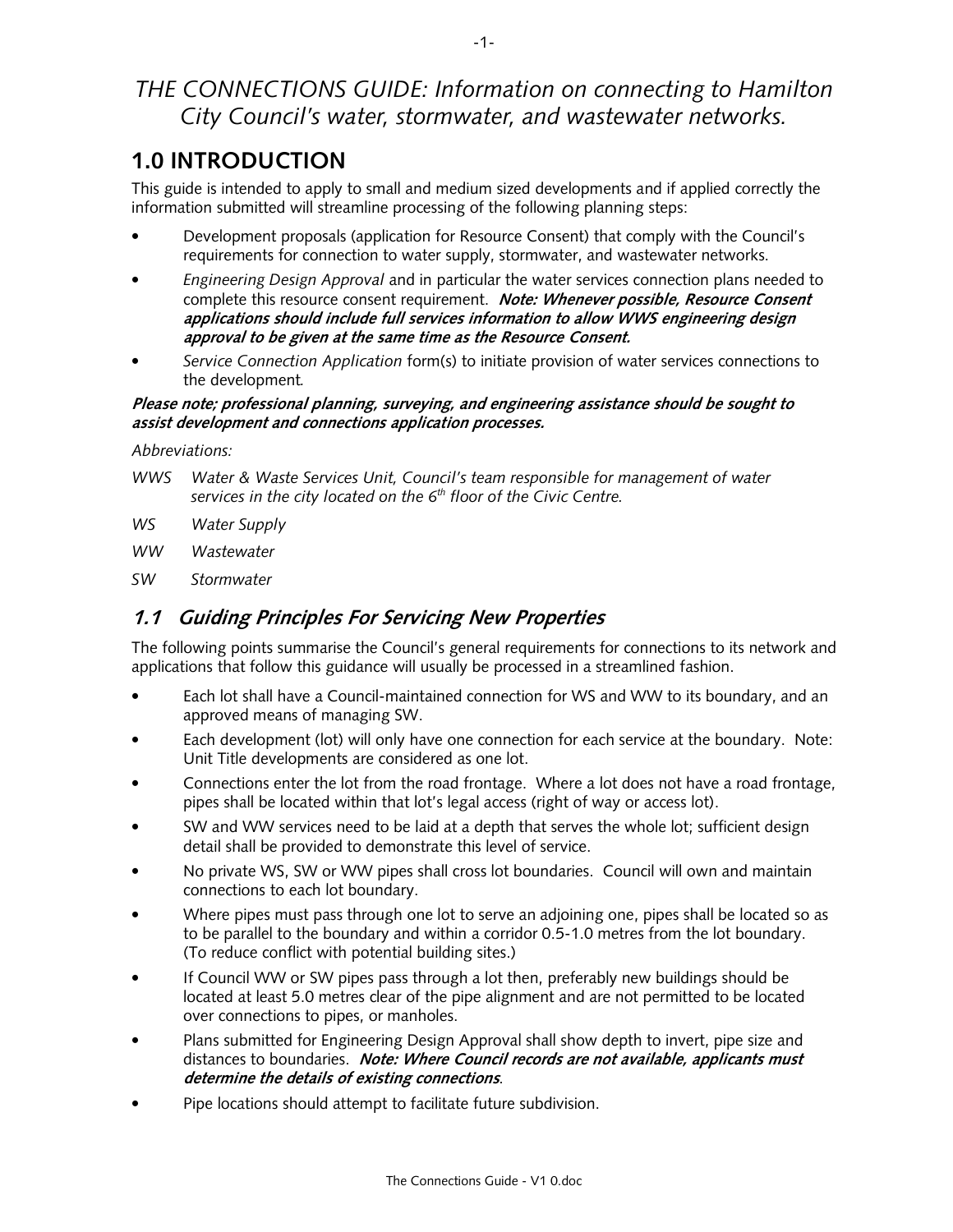# 2.0 DETAILED CONNECTION GUIDANCE

### 2.1 General

- Connections process flow charts for Subdivision and Building Consent are at the end of this guide.
- Connection plans demonstrating compliance with the principles will usually be approved by WWS. These Engineering plans are required for connections whether authorised by Land Use or Subdivision Consent. A general list of plan requirements and a sample plan is included within Section 7 of this document.
- Properties can be developed under the authorisation of Land Use and Building Consent, prior to subdivision, including the laying of pipes and the sealing of driveways. However, applicants need to be aware that the above principles will apply at the time of subsequent subdivision and therefore there needs to be alignment between the internal servicing and the requirements of any Subdivision Consent. Otherwise, newly laid pipes may need to be moved to comply with the conditions of Subdivision Consent before legal title for the land is able to be achieved (ie approval of the 224C application).
- All connections and disconnections to live Council services shall be constructed by Council unless specifically approved otherwise on a case-by case basis.
- Any new work or changes to existing private pipework requires a prior Drainage Consent from Council's Building Control Unit.
- Individual lot connections will only be allowed at manholes to "trunk" sanitary pipes (usually 225mm or greater diameter) and not at all for "interceptor" pipes or those located greater than 5.0metres deep.
- Typically, existing private pipework is not of a standard suitable for vesting to Council.
- When considering building within 5metres of an existing Council WW or SW pipe accurate location, bridging footing and CCTV inspections will be required. (for additional guidance refer to Council's building website: www.buildhamilton.co.nz/ Building over Pipes and Figure TS4.10 in the Development Manual.)
- Whenever new works have been undertaken involving Council assets, "as-built" plans are required to be submitted to WWS to allow updating of Council's records and to demonstrate compliance with consent conditions. Note: When the Council's contractor does the works, the as-built plans will be submitted by them to WWS.
- When calculating connection depths, allow a 150mm margin for avoidance of other services in the berm. Note that pipes are connected soffit to soffit, (not invert to invert) to allow fall through the junction. *Internal works should not be constructed until the connection is laid to* the boundary in case they cannot be installed exactly as planned/approved.
- More detailed information can be found in the 'Hamilton City Development Manual' which is available from the HCC general website 'www.hamilton.co.nz' in 'Publications & Plans'.

# 2.2 Single Lots and Small Subdivisions

### **Water Supply**

- Water shut-off valves (tobies) for single properties should be located near the centre of the lot's road frontage for street-front lots and within 0.5metres of a boundary of an access lot.
- Each lot is required to have its own independent 20mm WS connection to the Council's water supply pipeline. To improve supply pressure lots at elevation above 45 metres (Moturiki Datum), or with access driveways longer than 45 metres, should have connections and supply pipes sized at 25mm rather than the standard 20mm.
- Fire fighting coverage is required from hydrant(s) within 135m of a residential lot and 90m of a commercial or industrial lot. Council will own hydrants that serve more than 1 residential lot.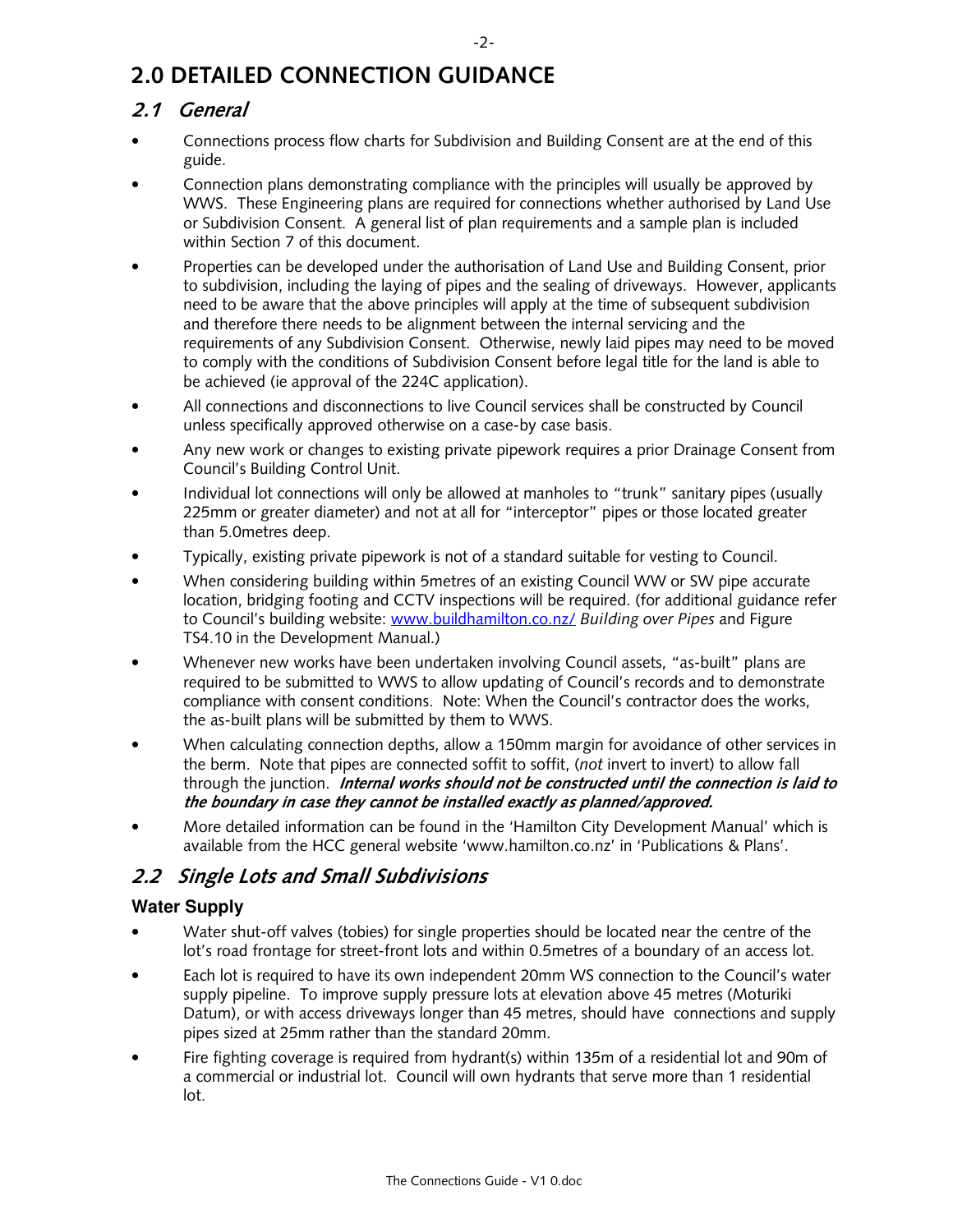#### **Wastewater**

- The standard for domestic service connections is: size 100mm; material RRJ SN16 PVC; minimum grade 1:80 (preferred 1:60).
- Where the depth of the Council pipeline is adequate, the standard depth of a WW connection at the boundary is 1.2metres (allowable range 0.9-1.5m).
- WW connection points must be sufficiently deep to serve the whole lot, or a private pump and associated infrastructure will be required. Note: Private pumps are not approved where gravity discharge can be achieved.
- To determine whether a connection can clearly serve the whole developable area of the lot, the invert level should be calculated at grade 1:60 from the Council pipeline invert to the lot boundary and then at 1:100 to the furthest point within the lot. If after allowing for the pipeline diameter, the depth of soil cover over the pipeline is less than 0.5m then doubt exists and the final design will need to be to the satisfaction of Council's Building Unit.

#### **Stormwater**

- Soakage is the preferred means for discharging stormwater. Refer to Council's brochure SOAK UP YOUR STORMWATER for further information.
- An acceptable SW management solution is required to serve each lot and the whole development. This may include a combination of soakage and connections to Council infrastructure. Overland flows from large storm events must be considered and catered for. Refer to Council's brochure Stormwater Solutions for Hamilton City for more information.
- For simple Landuse Consent applications (such as change of use) passive stormwater disposal methods may be deemed to be appropriate. In many cases either Transportation Unit or Building Unit will oversee these situations rather than WWS. Transportation Unit may also be consulted on car park drainage issues.
- If soakage is not suitable, then connection to the Council's SW network is the next preference.
- The standard material for single lot domestic connections is 100mm RRJ SN8 PVC (SN10 or SN16 PVC are equally acceptable) however site-specific design may be required in accordance with Compliance Document for the NZ Building Code Clause E1 Surface Water.
- If connecting to a Council pipe, and where the depth of the Council pipeline is adequate, the standard depth of a SW connection at the boundary is 1.2 metres (allowable range 0.9-1.5m).
- To determine whether a connection can clearly serve the whole developable area of the lot, the invert level should be calculated at grade 1:80 from the Council pipeline invert to the lot boundary and then at 1:100 to the furthest point within the lot. If after allowing for the pipeline diameter, the depth of soil cover over the pipeline is less than 0.5m then doubt exists and the final design will need to be to the satisfaction of Council's Building Unit.
- If ground soakage is not viable, and there is not a Council stormwater pipeline available for a connection, then a "bubble-up" discharge to the kerb and channel will be approved. The less expensive Kerb and Channel (K&C) connections will only be approved in place of 'bubble-up' outlets where: -the berm slopes to the road and, there is a suitable kerb profile and, the K&C can be installed at least 1.0 metre clear of any vehicle crossing.
- Existing connections not documented on Council records may be reused if constructed to a suitable standard and as-built information is provided to update Council's records.
- Note: Council considers that pumping of stormwater is not a practical option because of the need for continuity of power supply and a very conservative approach to pumping design. Applications for pumping stormwater need to have exhausted the other available options and need to detail the storage tank and back-up power arrangements to be instigated.

### 2.3 Multiple Unit Developments

In addition to the points listed for 'Single Lots and Small Subdivisions' in Section 2.2 , the following specifications apply to multiple unit developments where the Building Code does not specify details (on matters such as pipeline layout, materials, capacity, etc.).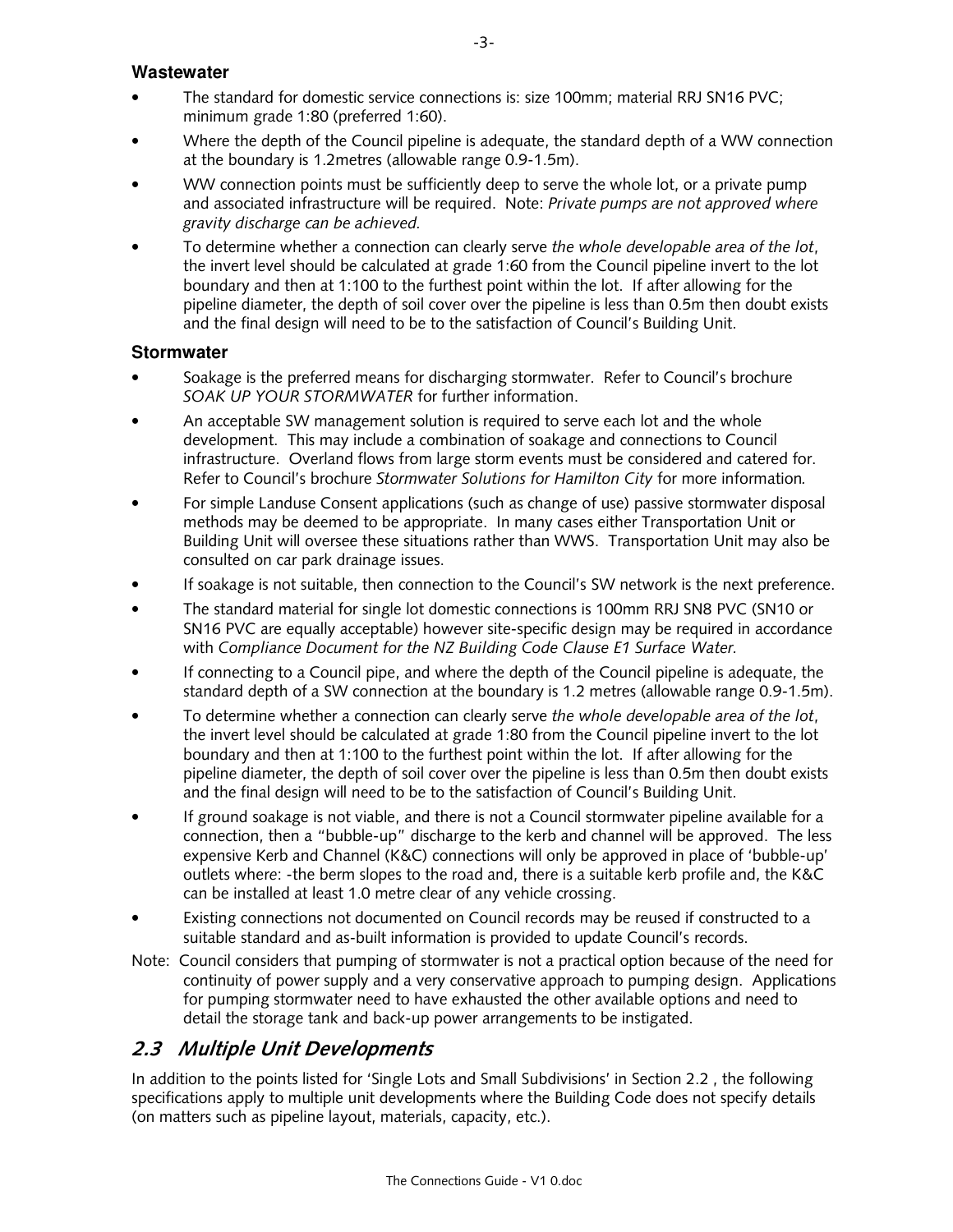### **Water Supply**

- For up to 4 dwellings the standard water supply arrangement is for a 50mm manifold supplying separate 20mm WS connections with supply pipes to each unit. (Refer note under 2.2 above regarding 25mm lines).
- For developments of 5 or more dwellings Council installs a 50mm WS connection which is then extended within the lot by the developer as a 63MDPE ridermain with flushing point at the end. This pipeline shall provide a separate supply to each unit with shut off valves outside of their respective building footprints. This pipeline shall be pressure tested and sampled by a Contracts Engineer from WWS prior to connection to the main network.
- For further detail refer to the HCC Development Manual Volume 2 Part 6 Section 6.13. This is available at www.hamilton.co.nz/ Hamilton City Council/Publications and Plans/HCC Development Manual.

### **Wastewater**

- A single 100mm RRJ SN16 PVC pipe is suitable for 1 to 4 dwellings at a grade of 1:80 or more.
- Up to 6 dwellings can be accommodated with a 100mm connection if the connection grade is 1:60 or steeper; otherwise design for a 150mm pipe at minimum 1:120 grade (1:80 on peat).
- For 7 or more dwellings design for a 150mm RRJ SN16 PVC pipe at minimum grade 1:120 (1:80 on peat soils).
- A manhole/chamber is usually provided just within the lot boundary and at least a rodding eye should be provided at the upper end of the system (refer also to Section 2.5 Manholes for manhole location options).
- For further detail refer to the HCC Development Manual Vol 2 Part 5 Sect 5.13 & 5.14.

### **Stormwater**

- The standard material for multi-residential lots is RRJ SN8 PVC. Size shall be determined by site-specific design in accordance with Compliance Document for the NZ Building Code Clause E1 Surface Water or the Development Manual.
- A manhole/chamber is usually provided just within the lot boundary (refer also to Section 2.5 Manholes for manhole location options).
- Further details at HCC Development Manual Volume 2 Pt 4 Sect 4.15 & 4.21.

### 2.4 Commercial and Industrial Developments

Commercial and Industrial developments require an adequately sized WW and SW connection. WS connections are usually undertaken in conjunction with the building consent for these sites. However, where an existing building is on the lot WS connections will usually be retained or reinstated if disturbed by development works. Note: These sites always require backflow prevention and metering of water supply connections.

Subdivisions applications may require fire, SW and WW flow calculations and other details - refer to the Development Manual. This is available at www.hamilton.co.nz/ Hamilton City Council/ Publications and Plans/HCC Development Manual or http://hamilton.co.nz/ page/pageid/ 2145835108.

### 2.5 Manholes

For small-medium sized developments, new manholes are usually required on Council pipes where:

- A new connection is the same size pipe as the existing pipeline it is connecting to (unless there is a private chamber just within the development and also within approximately 100m on the HCC main and these provide adequate accessibility without needing another manhole);
- There is a change in horizontal direction or grade in the pipe (manhole if greater than 1.0metres deep otherwise a 750mm diameter chamber is sufficient);
- Poor ground conditions make construction of ramped connections difficult (geotechnical report required);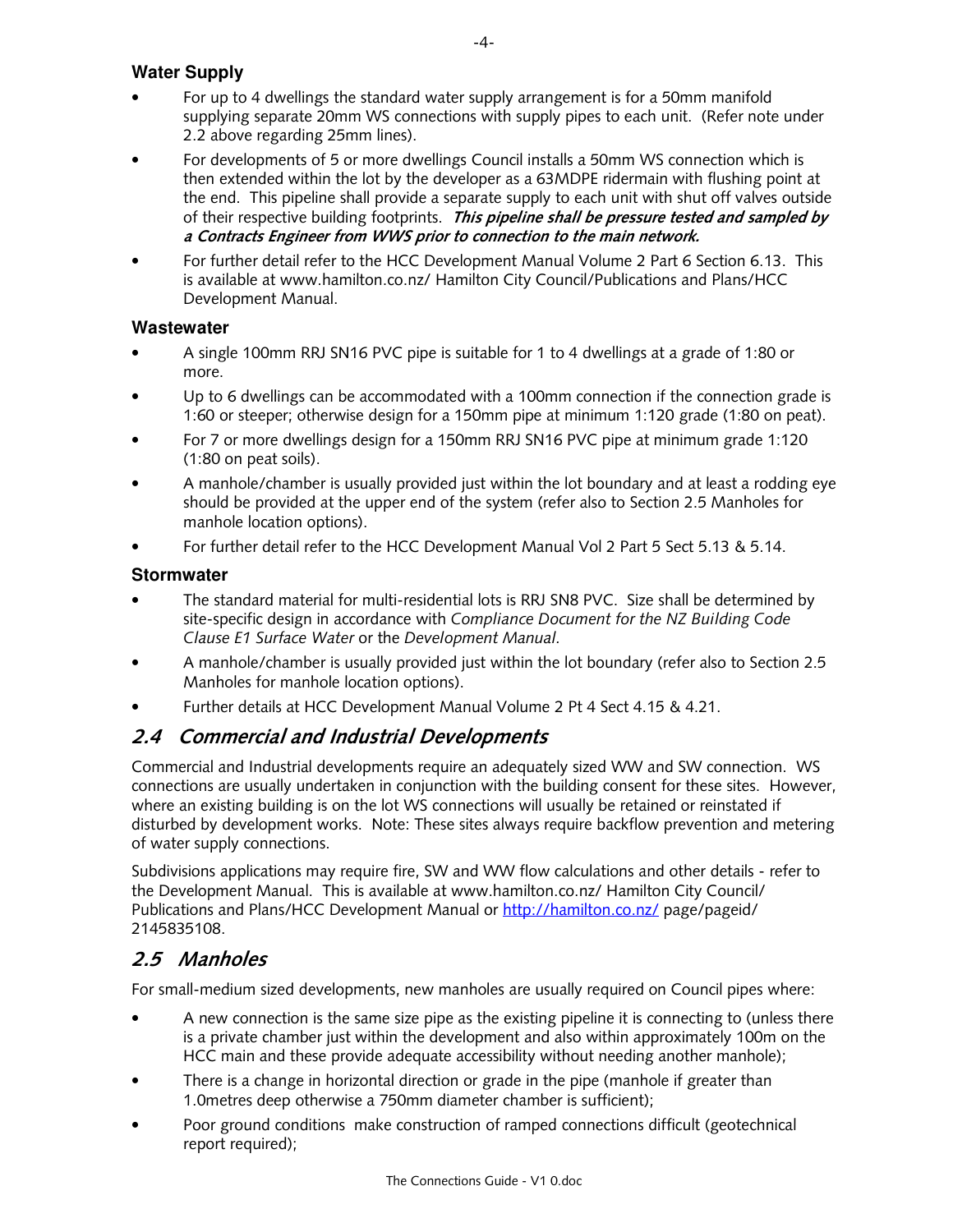- A SW pipe connects to a HCC pipe of less than 600mm diameter;
- At the end of a 150mm diameter pipe that serves more than 2 properties; and
- At the end of 150mm diameter pipe that is further than 50 metres from the next manhole.

# 3.0 EXAMPLE DEVELOPMENT DIAGRAMS

The following diagrams demonstrate generic before and after layouts for WS, WW and SW services in some typical land development scenarios. Note: Dotted lines indicate private pipes while solid lines indicate those managed by the Council.

### 3.1 Small Subdivisions



SW main (for connection if soakage not viable)



The Connections Guide - V1 0.doc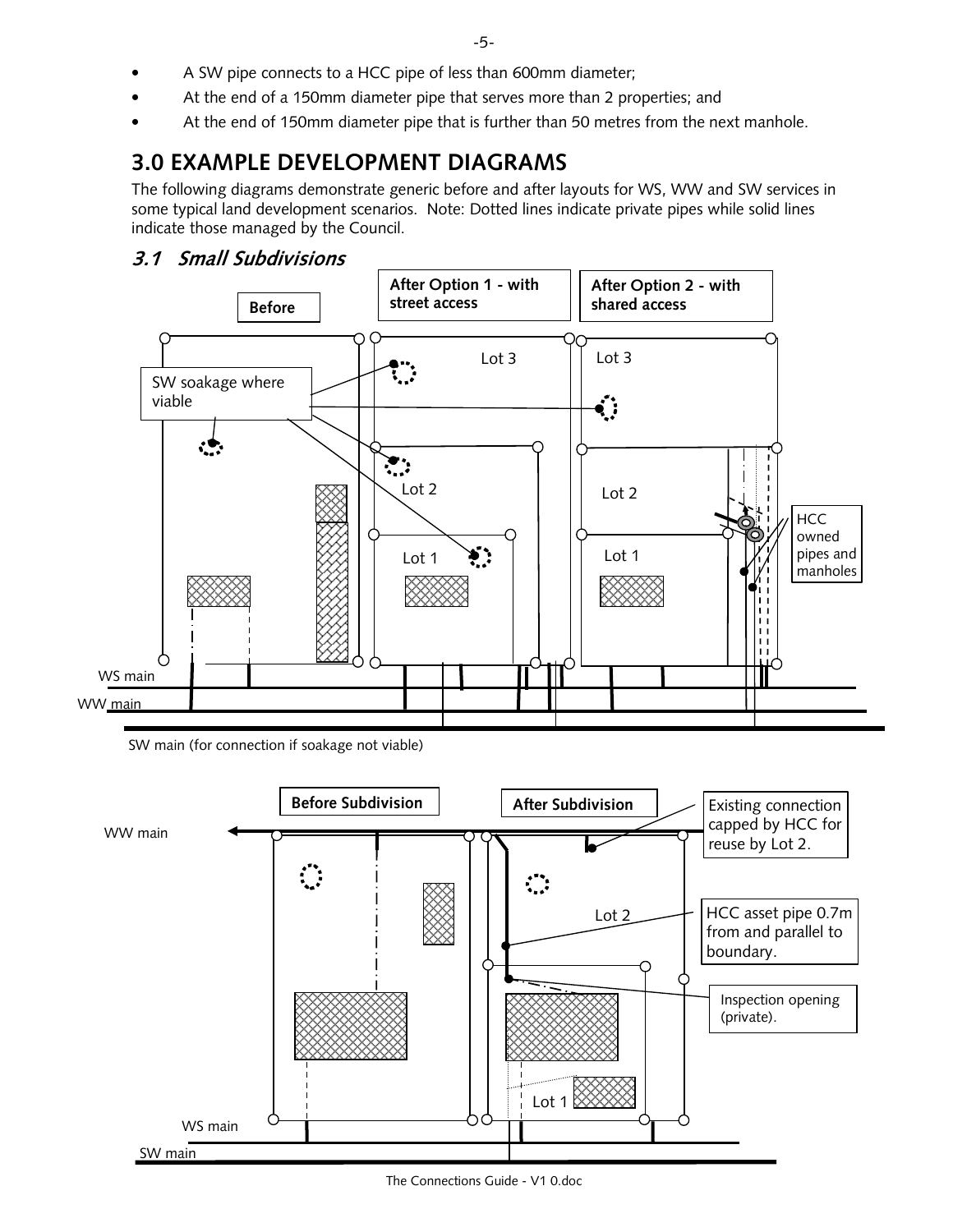

# 3.2 Four and Eight Unit Developments

# 4.0 Construction Stage Inspections

For small projects, a formal notification of commencement is not required. Therefore after achieving your approved plan, the next stage is to undertake works. Please ensure that you request inspections prior to backfilling from Council's Building Inspectors (for private works) and WWS Contracts engineers (for any works to be vested to Council). These inspections are arranged by phone to Building Control Unit 07 838 6677 or WWS on 838 6999 as appropriate.

# 5.0 Guidance for 224C Stage (for subdivisions only)

# 5.1 Certification

Certification of compliance with all conditions of the consent is required at the 224C stage. Developers are required by the Consent Condition and/or HCC Development Manual to employ someone to fulfil this role. Keeping good records of what work was done and the inspections/checks/verification that where required/undertaken is the only way to achieve a streamlined completion of the subdivision process.

# 5.2 As-Built Plans/data

A key component is a compiled as-built plan. This shows the plumber/drainlayer's as-builts superimposed upon the scheme plan to show the connections to each lot/unit, the relationship of private pipes to boundaries and other details such as overland flowpaths.

Note that for vested works: CCTV footage, data sheets and a GST invoice are required to be issued to Council. Further information is available in the HCC Development Manual.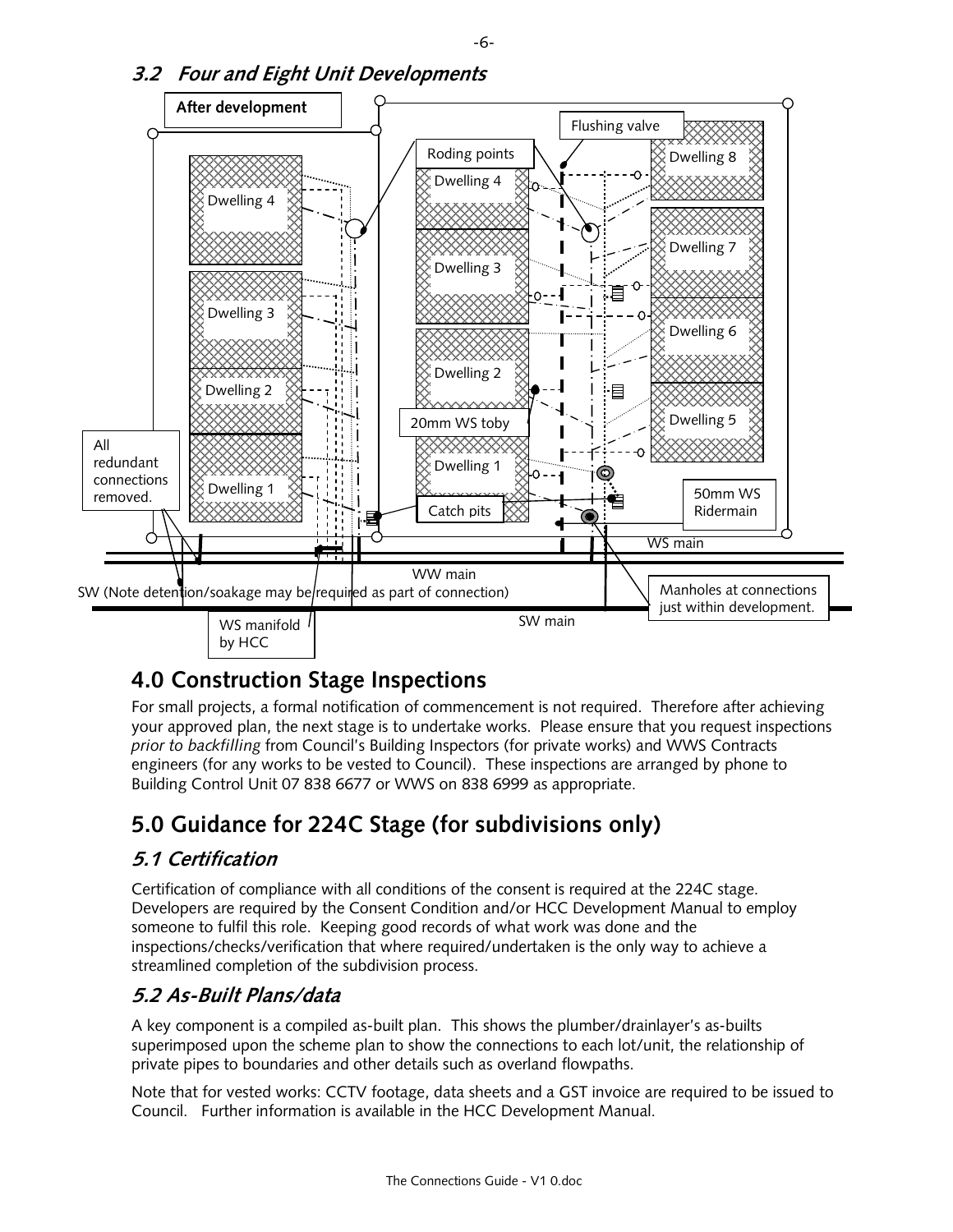# 6.0 COMPLETING THE CONNECTIONS FORM

### 6.1 Introduction

Connection Application Forms need to be submitted by the developer after the Engineering Plan for the site has been approved. WWS Customer Solutions are responsible for the processing of connection applications. They can be contacted on the 6<sup>th</sup> Floor of the Civic Centre in Garden Place, on phone 07 838 6999 or fax 07 838 6998. Note: Submission of appropriate details and accurate information on the application forms will support the timely completion of service connections.

The Connection Application form sets out following information requirements:

### **Property Details**

Complete the legal description of the existing development and note new lot numbers.

### **Applicant Details**

The names of all owners shall be listed, together with an explanation of the role and relationship of the applicant with the owner.

### **Consent To Enter**

A written Consent to Enter is required when a service connection is desired to a Council manhole or pipe that lies within private property that does not form part of the development. WWS prefer that the applicant discusses the proposal and obtains written "Consent to Enter" from the neighbouring owner(s) prior to lodging an application with Council. A form is available from the WWS reception to facilitate this. Note: Council will charge applicants for the full cost of obtaining the right to enter to undertake works if this is not done by the applicant. (2008-09 charges are \$210 plus \$60 per hour.)

### **Connections**

Identify all connections required by using a separate form for each lot requiring connections. For example, for a 2 lot subdivision, two connection forms would usually be required unless all of the existing connections are to be retained in use by an existing house.

### **Disconnections**

There is usually only one service connection of each type allowed per lot. Identify all proposed disconnections of surplus service connections and temporary disconnections for connections to be reused by a future building. Ensure that all owners and occupants are ready for a disconnection when it is applied for. If the Council contractor is advised on site not to disconnect, the application will be placed on hold and the applicant will have to pay an additional cost, and, where applicable, have their 224C completion certificate withheld until the disconnection is completed.

### **Checklist and Signing**

Complete the checklist and have all owners sign the form.

Ensure that WWS approved plans are attached to the Application.

Note: The connections application forms have been updated to reflect the requirements to include more details on the WWS approved plans that are attached to the connections applications. Old forms and plans will not be accepted after 01 Jan 2009.

### **Costs and Getting Quotes**

A list of standard rates is determined each year and applies from 01 July. This information is available from WWS reception for estimating purposes only.

Quotes for connections are required when the work required is beyond the standard rates including:

- Connections to WW or SW pipes greater than 3m deep.
- Connections larger than 100mm diameter for WW or SW.
- Connections larger than 63mmOD for WS.
- Connections involving manhole construction.
- Bubble-up SW connections.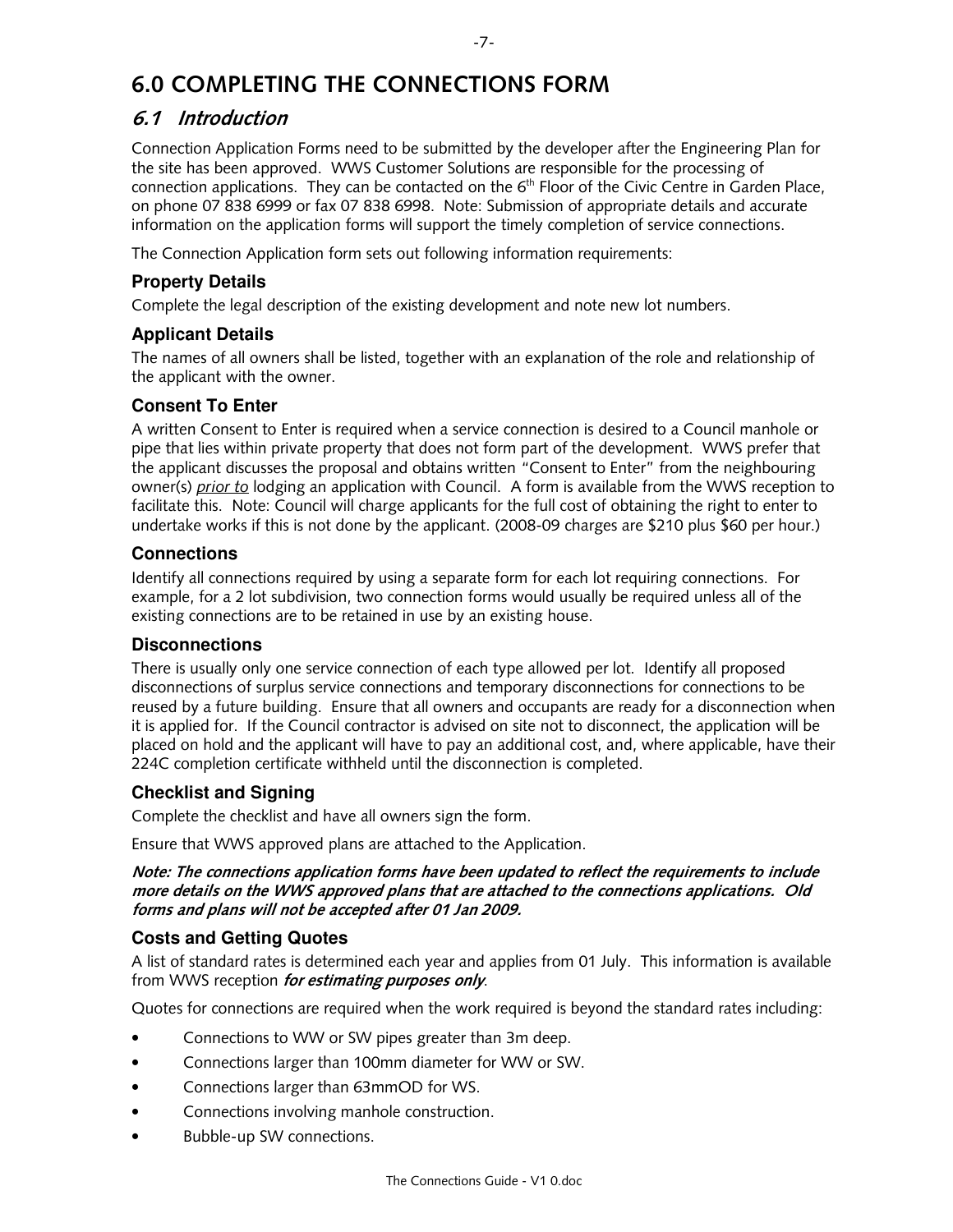Quotes are obtained from WWS reception through completion of a Connection/ Minor Work Quote Request form and this usually take 10 working days. For Building Consent Applications quotes are obtained by Council staff as part of processing the Building Consent Application. Quotes are usually valid for 30 days.

### **Payment**

Connection costs are calculated by Council staff. Customers then need to make payment at the cashiers on the Ground Floor of the Civic Centre in Garden Place prior to a Connection Application form being lodged for processing. The cashiers accept cash, cheques and EFTPOS and are open 8am-4.45pm Monday to Friday. Note: bank transfers, credit cards and mailed cheques are not accepted.

### **Time To HCC to Complete Works**

The usual time to complete a connection or disconnection is within 20 working days. Longer delays should be anticipated in the following circumstances:

- Time to consult Transit New Zealand for roads under their control (can add 10-20 working days).
- Time to obtain right to enter private land (can add 5-60 or more working days).
- Adverse weather delays.
- Christmas period (20 Dec-20 Jan).
- Work in the Central Business District is restricted to off-peak hours.

Processing delays are often caused by:

- Incorrect information on the application, eg trees/poles in the proposed path of the connection.
- Consents to Enter not obtained from neighbours by the applicant.
- Development Contributions (DC) payments outstanding (works will not be programmed until these are paid).
- Connections payments not made in full.
- Occupiers not ready for a disconnection.
- Conflicting instructions given to Council contractors on site.

Be aware such delays can cause compounding problems in needing to change Approved Engineering or Building Plans due and/or physical works already undertaken.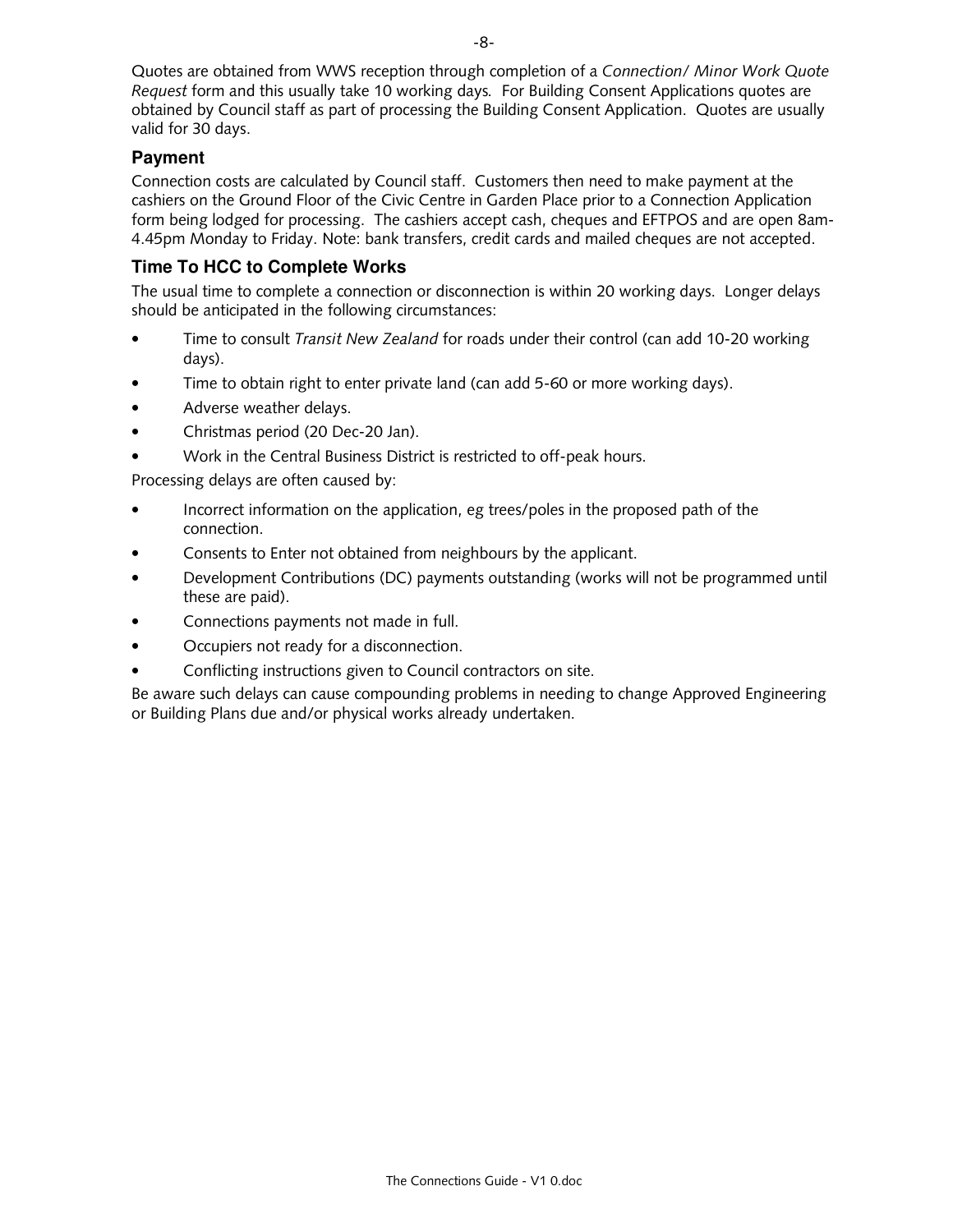# 7.0 THE CONNECTIONS PLAN

### 7.1 Plan Specification

All plans of small developments need to comply with these specifications to facilitate a smooth progression through the approval/connection processes.

### **General:**

- Plans shall be on A2, A3 (preferred), or A4 sheet (A3 or A4 required for final approval and stamping).
- Plans may be submitted in hard copy or emailed as a 'pdf' type file attachment.
- Scale 1:250 (preferred) or 1:500 (Leave room for approval stamp).
- Black and white only
- Drawing conventions shown eg scale, scale bar, north point, title block, date, amendments.

#### **Show:**

- Existing and proposed site boundaries, buildings, driveways and other hard surfaces.
- Existing trees, power/light poles, and other potential obstructions within the road berm.
- Site contours (maximum 1m interval) including levels to Moturiki Datum or sufficient spot heights and longsections to demonstrate that the SW and WW connections will serve the developable area of the lot(s).
- Proposed pipelines to be vested in Council. These shall be highlighted with a label: "XX pipe, SN (for plastic or class, for concrete) XX, to be built or inspected by and vested to Council" and shall be shown in a bolder line-style than other existing or proposed pipelines.
- Proposed cuts and fills, existing or proposed retaining walls.
- Horizontal alignment of all pipes relative to lot boundaries/buildings/kerbs.
- Any proposed easements.
- Manholes (see S2.5 above), grates, open drains, pump stations, connections, etc.

### **Specific Connection details:**

- WS: size and number of connections required, dimensions from existing site boundary (and from buildings if Council pipe is within lot), and whether meter/backflow prevention is needed.
- WW: size, proposed connection depth at boundary, distance from existing lot boundary (and from buildings if the Council pipe is within the lot.
- SW: size, proposed connection depth at boundary, distance from existing lot boundary (and from buildings if the Council pipe is within the lot.
- Note disconnections of surplus existing services (one connection of each service per lot).

To facilitate connections the plan shall, where possible, show dimensions at the relevant point and shall always include a summary table of the key dimensions in the following format:

New Connections: Lot ? Service size(mm) at dimension (0.1m) side (LHS or RHS) location (front or rear), depth at lot ? boundary (0.1)m **Disconnections:** Existing Service at dimension (0.1m) side (LHS or RHS) location (front or rear) disconnected or capped for use of Lot ?